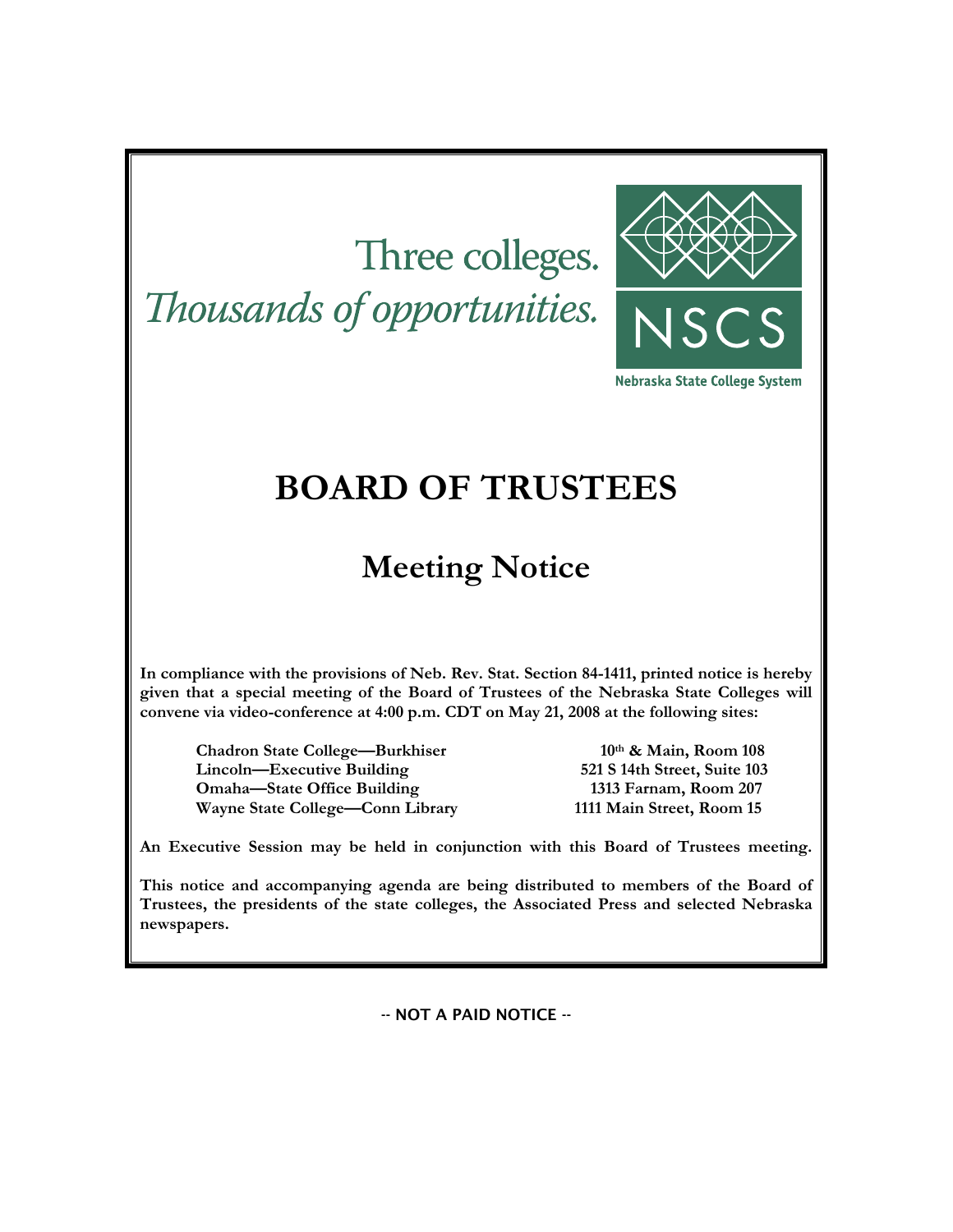## **BOARD OF TRUSTEES MEETING**

## **MAY 21, 2008 VIDEO-CONFERENCE 4:00 P.M. - 6:00 P.M. (CDT) 3:00 P.M. – 5:00 P.M. (MDT)**

#### **CALL TO ORDER**

#### **1. APPROVAL OF MEETING AGENDA**

#### **PUBLIC COMMENT**

#### **ITEMS FOR DISCUSSION AND ACTION**

#### **2. ACADEMIC, PERSONNEL & STUDENT AFFAIRS**

2.1 Approve Resolution in Response to the Connerly Petition

#### **3. ENROLLMENT & MARKETING**

- 3.1 First Round Approval of the Changes to Board Policy 3401; Non-Resident Scholars
- 3.2 First Round Approval of Deletion of Board Policy 3403; Student Opportunity Award

#### **4. FISCAL & FACILITIES**

- 4.1 First Round Approval of Changes to Board Policy 6005; Establishing and Use of Reserves
- 4.2 Approve Use of Capital Improvement Fee Funds CSC
- 4.3 Approve Office Space Lease for Nebraska State College System Office

#### **ADJOURNMENT**

The next regularly scheduled meeting of the Board of Trustees of the Nebraska State Colleges will be held June 5-6, 2008, at Lincoln.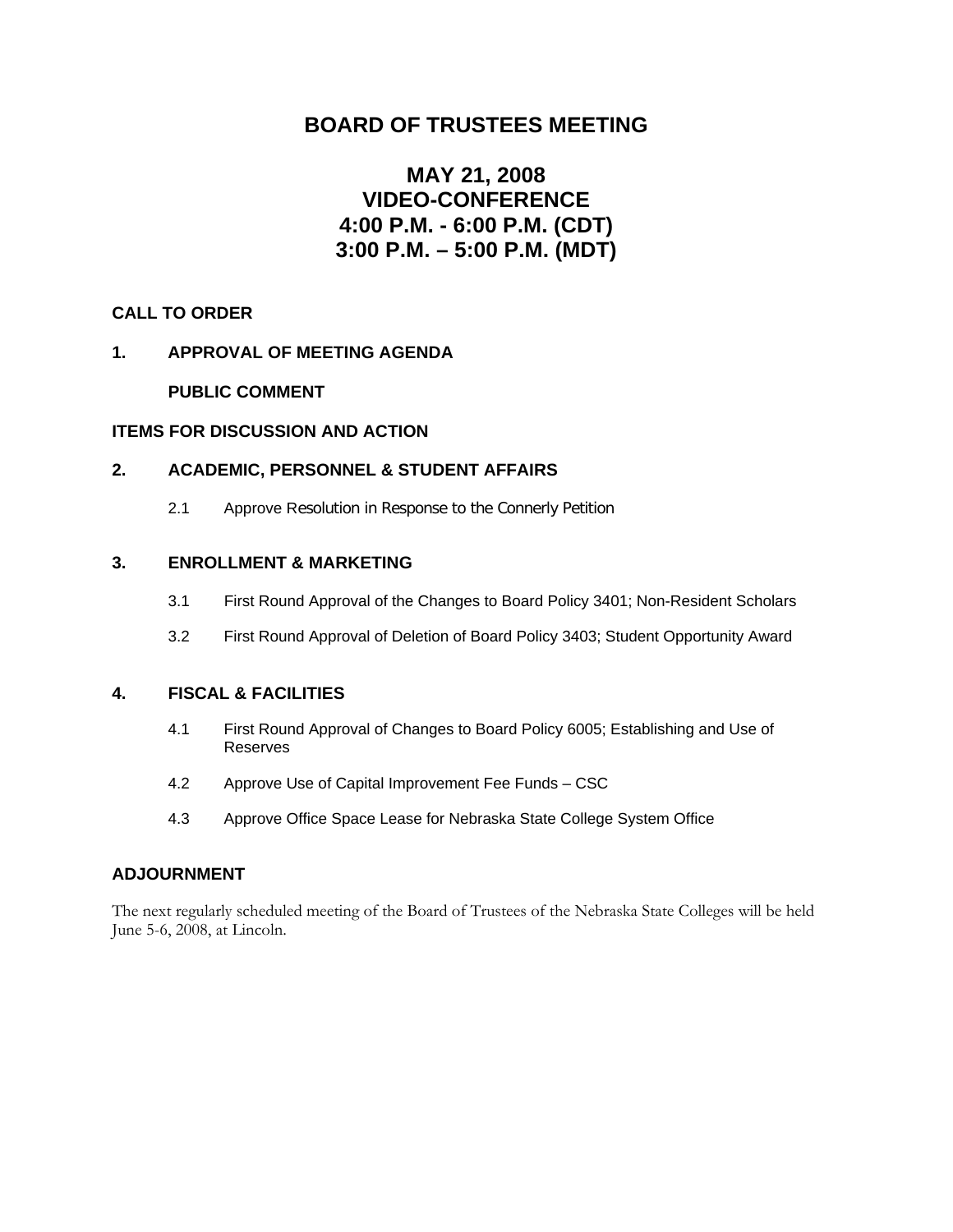#### **Academic, Personnel & Student Affairs Committee**

*Doug Christensen, Chair Gary Bieganski Taylor Dunekacke* 

May 21, 2008

#### ACTION: **Approve Resolution in Response to the Connerly Petition**

Priority: Educational Excellence Throughout the System Goal: 5. Create a diverse intellectual and social environment

The attached draft resolution would put the NSCS Board of Trustees on record as opposing the Ward Connerly petition to amend the Nebraska Constitution to prohibit any form of affirmative action in Nebraska. The University and the Community Colleges and the Nebraska Department of Education have all passed similar resolutions in opposition to Connerly's efforts.

**\_\_\_\_\_\_\_\_\_\_\_\_\_\_\_\_\_\_\_\_\_\_\_\_\_\_\_\_\_\_\_\_\_\_\_\_\_\_\_\_\_\_\_\_\_\_\_\_\_\_\_\_\_\_\_\_\_\_\_\_\_\_\_\_\_\_\_\_\_\_\_\_\_\_\_\_** 

**\_\_\_\_\_\_\_\_\_\_\_\_\_\_\_\_\_\_\_\_\_\_\_\_\_\_\_\_\_\_\_\_\_\_\_\_\_\_\_\_\_\_\_\_\_\_\_\_\_\_\_\_\_\_\_\_\_\_\_\_\_\_\_\_\_\_\_\_\_\_\_\_\_\_\_\_**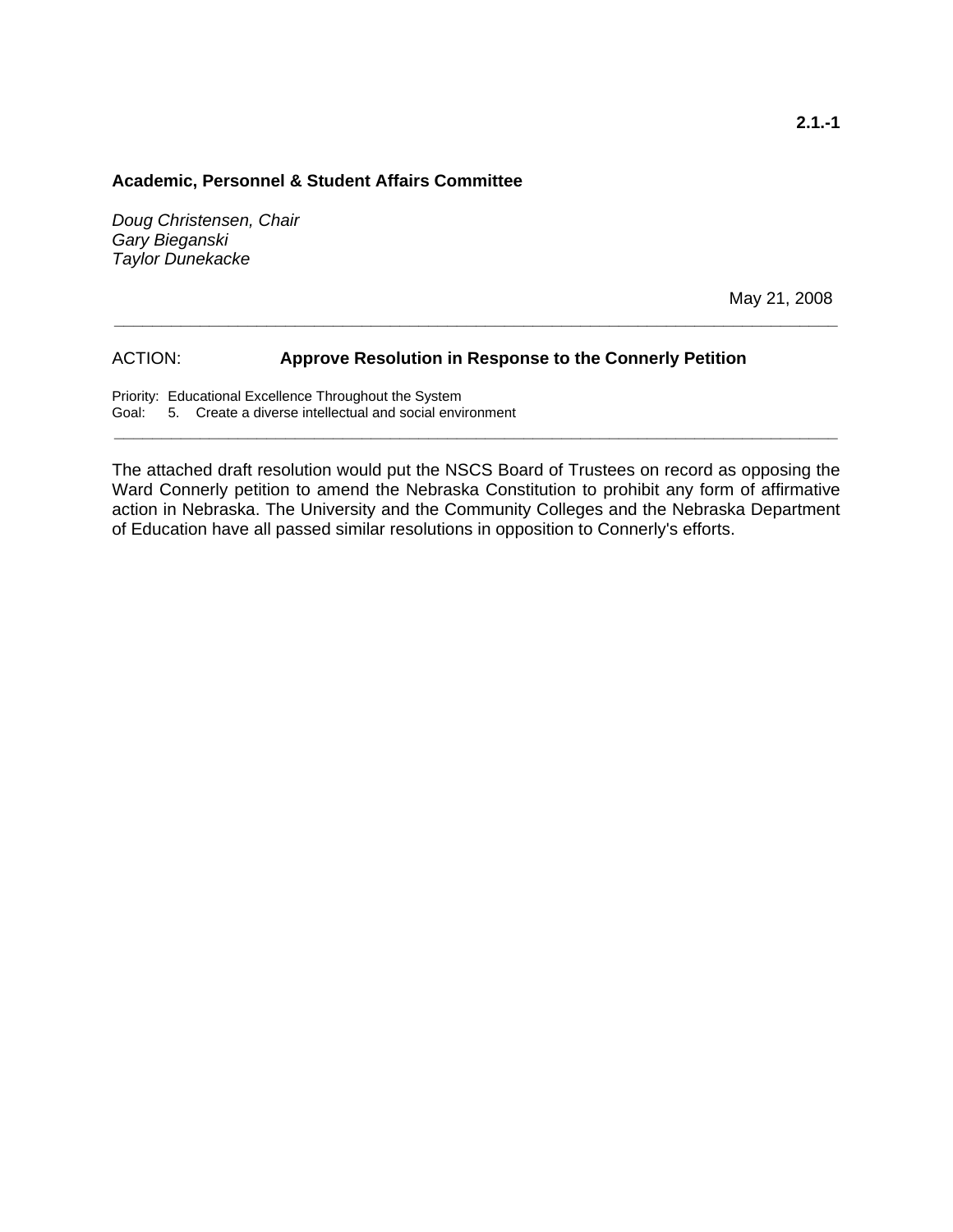#### **NEBRASKA STATE COLLEGE SYSTEM RESOLUTION IN OPPOSITION TO CONNERLY PETITION**

WHEREAS, the Board of Trustees of the Nebraska State College System is committed to achieving diversity in its student body and workforce in order to enrich the educational experience of students and strengthen the intellectual and financial well-being of the state of Nebraska; and

WHEREAS, the State of Nebraska is diverse in many ways, including race, national origin and gender, and the state colleges provide access to educational opportunities necessary for the prosperity of all Nebraskans; and

WHEREAS, there is currently being circulated among the electorate of the State of Nebraska an initiative petition commonly called the Connerly petition, that seeks to amend the Nebraska Constitution in ways that could eliminate lawful measures to carry out the Board of Trustees' diversity efforts at the state colleges, and appears to be part of a national strategy developed, cultivated, and financed by interests outside Nebraska,

NOW, THEREFORE, BE IT RESOLVED by the Board of Trustees of the Nebraska State College System that the Connerly petition is not good public policy and may result in elimination of existing lawful measures that the state colleges could utilize in furtherance of educational goals, economic interests and a commitment to diversity; and

BE IT FURTHER RESOLVED that the Board of Trustees opposes the Connerly petition and urges the voters of the State of Nebraska not to sign or support the same.

Approved this  $21<sup>st</sup>$  day of May, 2008.

 $\frac{1}{2}$  ,  $\frac{1}{2}$  ,  $\frac{1}{2}$  ,  $\frac{1}{2}$  ,  $\frac{1}{2}$  ,  $\frac{1}{2}$  ,  $\frac{1}{2}$  ,  $\frac{1}{2}$  ,  $\frac{1}{2}$  ,  $\frac{1}{2}$  ,  $\frac{1}{2}$  ,  $\frac{1}{2}$  ,  $\frac{1}{2}$  ,  $\frac{1}{2}$  ,  $\frac{1}{2}$  ,  $\frac{1}{2}$  ,  $\frac{1}{2}$  ,  $\frac{1}{2}$  ,  $\frac{1$ 

Chair, Board of Trustees Chancellor, Nebraska State College System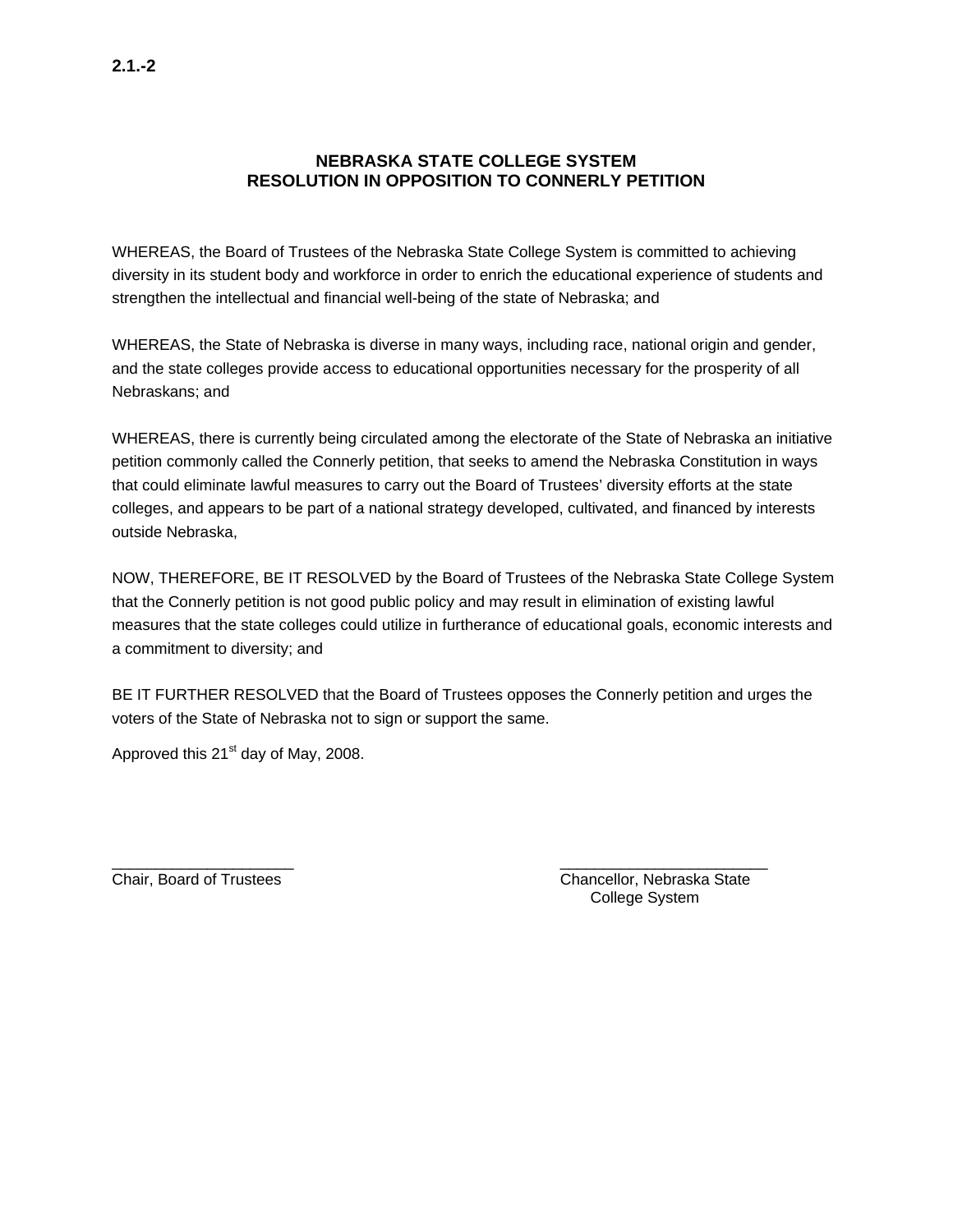#### **Enrollment & Marketing Committee**

*Michelle Suarez, Chair Floyd Vrtiska Amanda Gehle* 

May 21, 2008

#### ACTION: **First Round Approval of Changes to Board Policy 3401; Non-Resident Scholars**

**\_\_\_\_\_\_\_\_\_\_\_\_\_\_\_\_\_\_\_\_\_\_\_\_\_\_\_\_\_\_\_\_\_\_\_\_\_\_\_\_\_\_\_\_\_\_\_\_\_\_\_\_\_\_\_\_\_\_\_\_\_\_\_\_\_\_\_\_\_\_\_\_\_\_\_\_\_\_\_** 

Priority: Financial Strength of the System Goal: 3. Increase enrollment and retention Strategy: b. Increase number of students in residential housing e. Increase number of out-of-state studetns

Currently, the Nebraska State College System offers both the Non-Resident Scholars Program provided through Policy 3401 and the Student Opportunity Award provided through Policy 3403. Both programs offer the same special tuition rate to out-of-state students, yet have different criteria and names. This is confusing to students, parents and guidance counselors.

**\_\_\_\_\_\_\_\_\_\_\_\_\_\_\_\_\_\_\_\_\_\_\_\_\_\_\_\_\_\_\_\_\_\_\_\_\_\_\_\_\_\_\_\_\_\_\_\_\_\_\_\_\_\_\_\_\_\_\_\_\_\_\_\_\_\_\_\_\_\_\_\_\_\_\_\_\_** 

The changes to Policy 3401 combine both programs. The Non-Resident Scholars Program name and special tuition rate are retained, but the academic requirements have been changed to that of the Student Opportunity Award. Offering these scholarship opportunities through one program will allow a consistent message to be delivered to students and parents.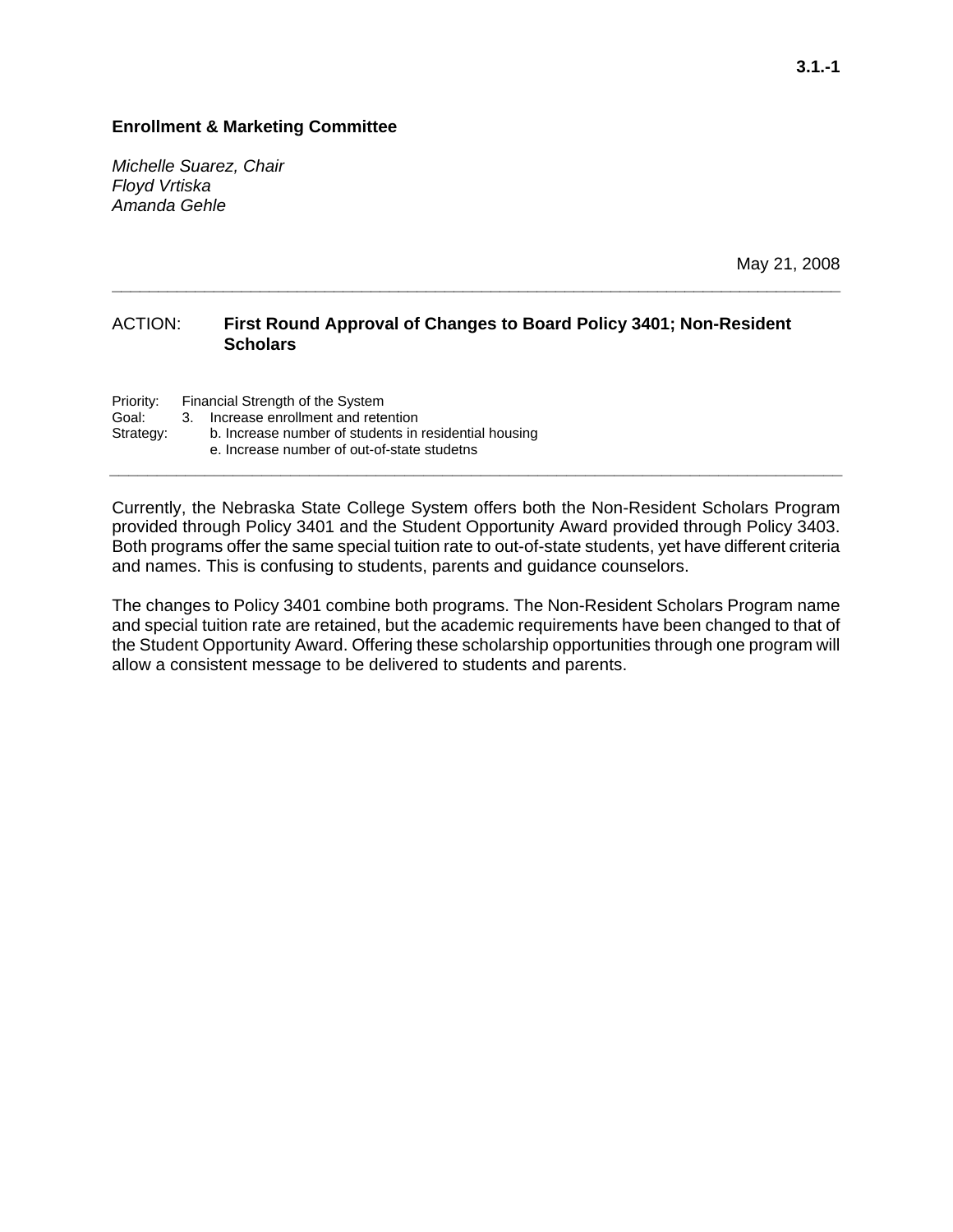## **STUDENT AFFAIRS, NEBRASKA STATE COLLEGE SYSTEM**

### **POLICY:** 3401 Non-Rresident Scholars Program Page 1 of 1 \_\_\_\_\_\_\_\_\_\_\_\_\_\_\_\_\_\_\_\_\_\_\_\_\_\_\_\_\_\_\_\_\_\_\_\_\_\_\_\_\_\_\_\_\_\_\_\_\_\_\_\_\_\_\_\_\_\_\_\_\_\_\_\_\_\_\_\_\_\_\_\_\_\_\_\_\_\_

#### **BOARD POLICY**

The Board has authorized a special Non-Resident Scholars tuition rate for qualifying nonresident students attending the member institutions of the Nebraska State College System. This program will be known as the Non-Resident Scholars Program. scholars enrolled full or part-time. Entering freshmen must have ranked in the upper quartile of their high school class, or have a cumulative 3.25 GPA, or have a 25 ACT or 1130 cumulative SAT. Transfer students are required to hold a 3.0 cumulative GPA from previous college work. The program will be available to qualified non-resident students seeking admission to Chadron, Peru or Wayne State College.,

To continue in the program, undergraduate students are required to maintain a cumulative 3.0 GPA.

The purpose of this program is to increase access within the Nebraska State College System for out-of-state students. The program is intended to increase residence hall occupancy and facility utilization. Entering graduate students must have a cumulative GPA of 3.5 for all previous work attempted at all colleges attended prior to their enrollment at a Nebraska State College. To continue in the program, graduate students are required to maintain a 3.5 cumulative GPA.

Students who are called to active military duty while enrolled in the Non-Resident Scholars program may continue in the program either on-line or by the correspondence program.

Academic requirements:

- 1. Freshman
	- a. Must score a 22 ACT or 1530 SAT, or
	- b. Must be in the upper half of their high school graduating class, or
	- c. Must have a minimum high school cumulative GPA of 3.25 on a 4.0 scale.
	- d. To continue in the program, students are required to maintain a cumulative 3.0 GPA.

#### 2. Transfer Students

- a. Must have a 3.0 cumulative GPA for all previous work attempted at all colleges attended. b. To continue in the program, transfer students are required to maintain a cumulative 3.0 GPA.
- 3. Entering Graduate Students
	- Must have a cumulative GPA of 3.5 for all previous work attempted at all colleges attended. b. To continue in the program, graduate students are required to maintain a 3.5 cumulative GPA.

History: The Chadron State College N<sub>Hon-F</sub>Resident S<sub>p</sub>scholars P<sub>program</sub> was implemented during the 1988-89 *academic year. The Peru State and Wayne State College programs were initiated in 1990-91.*

Legal Reference: RRS 85-504 State education institutions; fees; waiver Public Law 85-501 Non-Resident Fees

Policy Adopted: 1/28/77 Policy Revised: 2/7/83 Policy Revised: 10/16/86 Policy Revised: 6/5/93 Policy Revised: 3/11/94 Policy Revised: 11/13/01 Policy Revised: 4/9/02<br>Policy Revised: 9/17/04 Policy Revised: Policy Revised: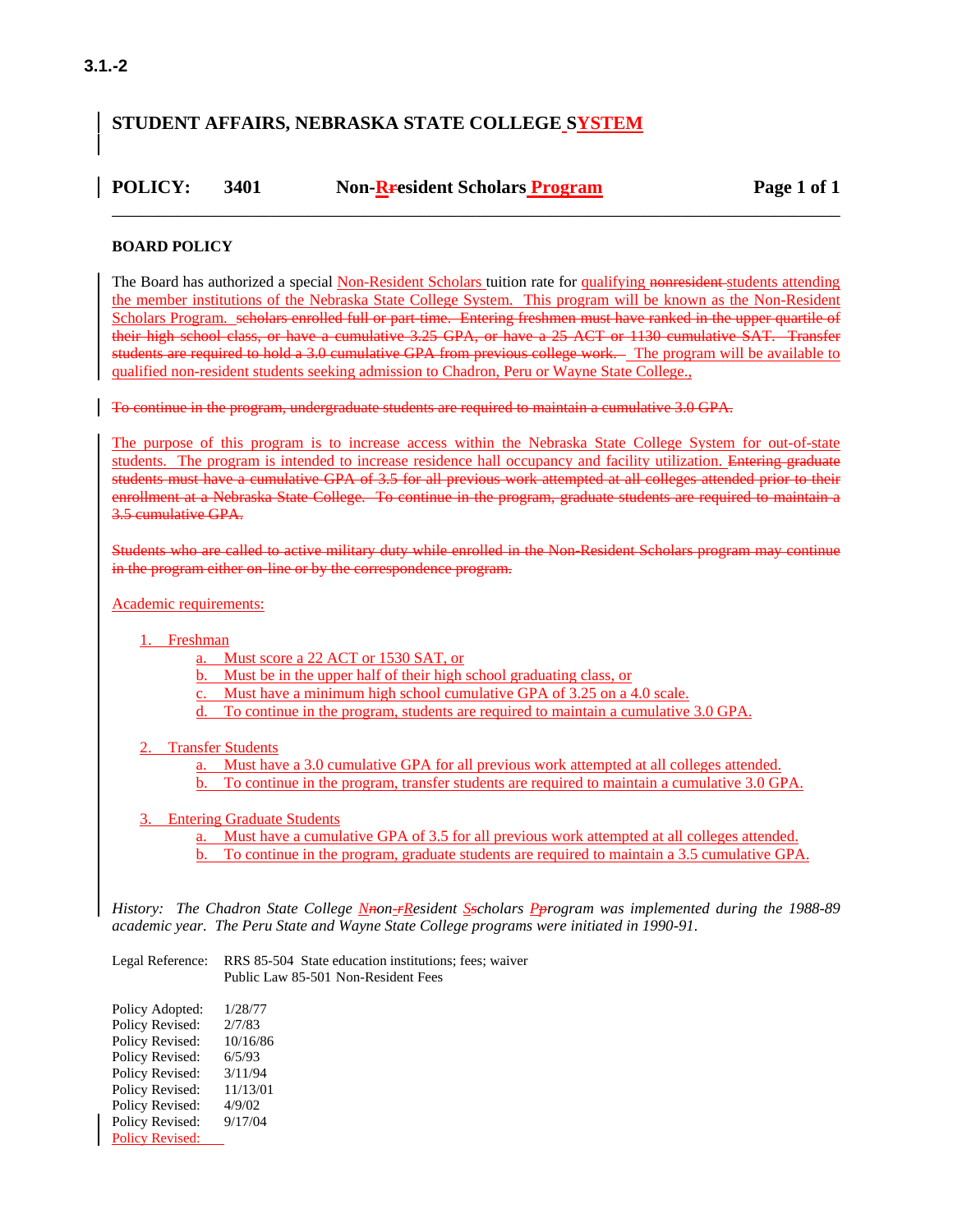#### **Enrollment & Marketing Committee**

*Michelle Suarez, Chair Floyd Vrtiska Amanda Gehle* 

May 21, 2008

#### ACTION: **First Round Approval of Deletion of Board Policy 3403; Student Opportunity Award**

Priority: Financial Strength of the System<br>Goal: 3. Increase enrollment and rete

3. Increase enrollment and retention

Strategy: b. Increase number of students in residential housing

e. Increase number of out-of-state students

The changes to Policy 3401 reflect the decision to combine the Non-Resident Scholars Program and the Student Opportunity Award into one scholarship program. As a result, the System Office recommends that Policy 3403 can be deleted.

**\_\_\_\_\_\_\_\_\_\_\_\_\_\_\_\_\_\_\_\_\_\_\_\_\_\_\_\_\_\_\_\_\_\_\_\_\_\_\_\_\_\_\_\_\_\_\_\_\_\_\_\_\_\_\_\_\_\_\_\_\_\_\_\_\_\_\_\_\_\_\_\_\_\_\_\_\_** 

**\_\_\_\_\_\_\_\_\_\_\_\_\_\_\_\_\_\_\_\_\_\_\_\_\_\_\_\_\_\_\_\_\_\_\_\_\_\_\_\_\_\_\_\_\_\_\_\_\_\_\_\_\_\_\_\_\_\_\_\_\_\_\_\_\_\_\_\_\_\_\_\_\_\_\_\_\_\_\_**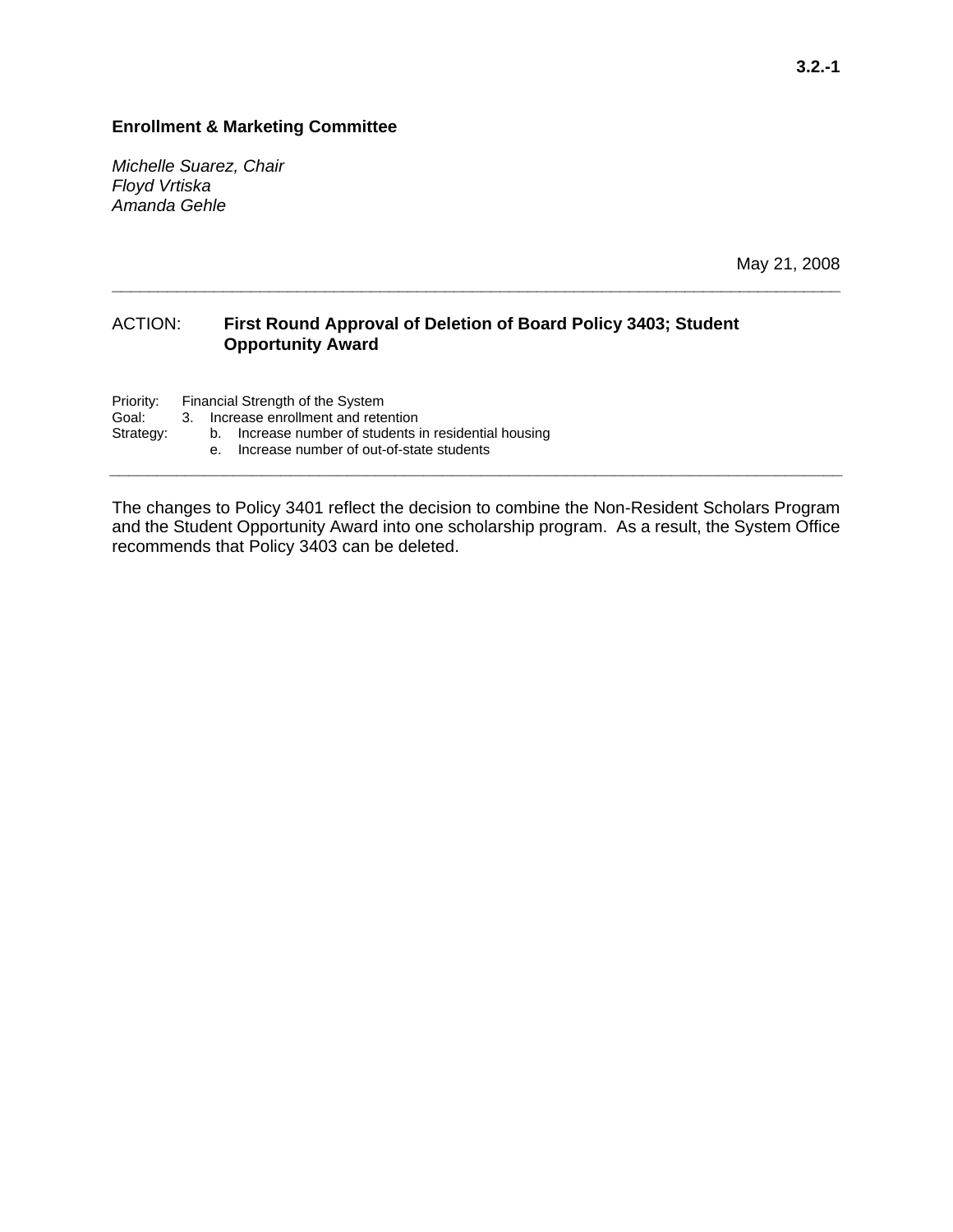#### **3.2.-2**

### **STUDENT AFFAIRS, NEBRASKA STATE COLLEGE SYSTEM**

#### POLICY: 3403 Student Opportunity Award Page 1 of 1

#### **BOARD POLICY**

The State Colleges are authorized to implement a program for the primary purpose of increasing student diversity on campus. In addition to enriching the cultural diversity of the student population by providing access to higher education for out-of-state students, the program is intended to increase dormitory occupancy and facility utilization on each campus.

\_\_\_\_\_\_\_\_\_\_\_\_\_\_\_\_\_\_\_\_\_\_\_\_\_\_\_\_\_\_\_\_\_\_\_\_\_\_\_\_\_\_\_\_\_\_\_\_\_\_\_\_\_\_\_\_\_\_\_\_\_\_\_\_\_\_\_\_\_\_\_\_\_\_\_\_\_\_

Known as the Student Opportunity Award Program, the program will present an alternate tuition plan for nonresident students attending Nebraska State Colleges. Students qualifying for this program will have their nonresident tuition reduced to a level equivalent to the current in-state or resident tuition.

The program will be available for qualified non-resident students seeking admission to a Nebraska State College.

The program will utilize the current approach outlined in Board Policy 3401 for Non-Resident Scholars, with the following exceptions:

In order to participate, non-resident students in the Student Opportunity Award Program are required to meet certain academic standards.

- 1) For entering freshmen, a 22 ACT or 1030 SAT.
- 2) For entering freshmen, the upper half of their high school graduating class.
- 3) To continue in the program, students will be required to maintain a cumulative 3.0 GPA.
- 4) Transfer students will be required to have a 3.0 cumulative GPA for all previous college work.
- 5) To continue in the program, transfer students will be required to maintain a cumulative 3.0 GPA.

Legal Reference: RRS 85-504 RRS 85-501

Policy Adopted: 4/9/02 Policy Revised: 6/9/05 Policy Deleted: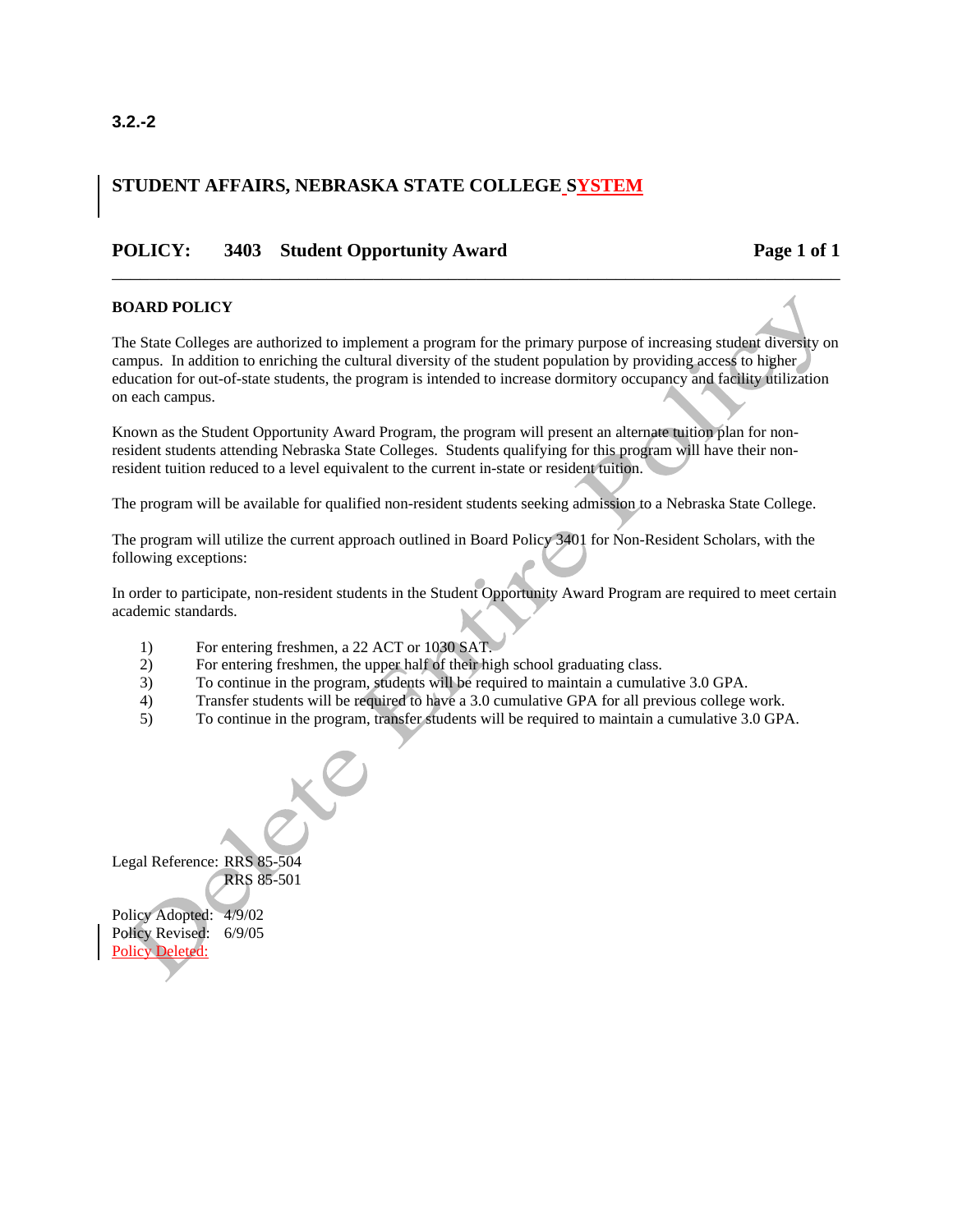#### **Fiscal and Facilities Committee**

*Larry Teahon, Chair Cap Peterson Rich Kunckel* 

May 21, 2008

#### ACTION: **First Round Approval of Changes to Board Policy 6005; Establishing and Use of Reserves**

**\_\_\_\_\_\_\_\_\_\_\_\_\_\_\_\_\_\_\_\_\_\_\_\_\_\_\_\_\_\_\_\_\_\_\_\_\_\_\_\_\_\_\_\_\_\_\_\_\_\_\_\_\_\_\_\_\_\_\_\_\_\_\_\_\_\_\_\_\_\_\_\_\_\_\_\_\_\_\_** 

Priority: Financial Strength of the System Goal: 3. Strengthen fiscal, environmental, technological, and physical resources Strategy: g. Continually find ways to stretch limited resources **\_\_\_\_\_\_\_\_\_\_\_\_\_\_\_\_\_\_\_\_\_\_\_\_\_\_\_\_\_\_\_\_\_\_\_\_\_\_\_\_\_\_\_\_\_\_\_\_\_\_\_\_\_\_\_\_\_\_\_\_\_\_\_\_\_\_\_\_\_\_\_\_\_\_\_\_\_** 

Current policy authorizes the colleges to have a 4% reserve (cash funds) based on the current year's general and cash fund operating budgets. The proposed policy change would continue the 4% reserve as a minimum, but allow the colleges to build a reserve between 4% and 8% each year. The College would be required to consult with the Chancellor anytime they are planning to reduce the reserve from the prior year; and would have to have approval at any time to go below the 4% minimum reserve.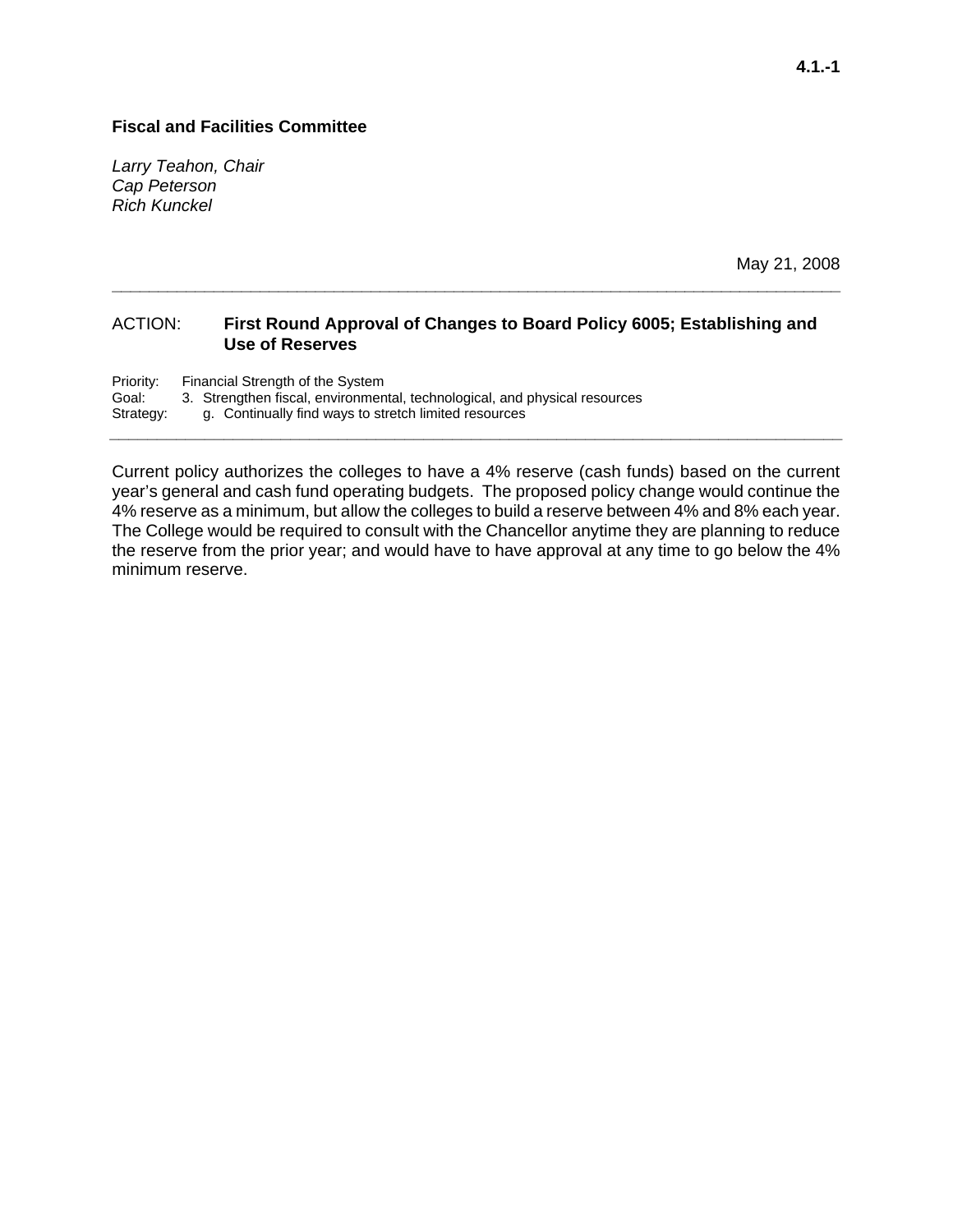#### **4.1.-2**

#### **FISCAL OPERATIONS, NEBRASKA STATE COLLEGE SYSTEM**

**POLICY:** 6005 Establishing and Use of Reserves Page 1 of 1

#### **BOARD POLICY**

In any one fiscal year, there may be unexpected circumstances whereby current appropriations are insufficient to cover expenditures of an emergency or unpredictable nature. There may also occur extraordinary and unforeseen fluctuations of inflationary costs that would require the State Ccolleges to draw upon contingent funds in order to adequately meet their current obligations. In addition, there may be instances where revenues fall short of planned or anticipated revenues.

\_\_\_\_\_\_\_\_\_\_\_\_\_\_\_\_\_\_\_\_\_\_\_\_\_\_\_\_\_\_\_\_\_\_\_\_\_\_\_\_\_\_\_\_\_\_\_\_\_\_\_\_\_\_\_\_\_\_\_\_\_\_\_\_\_\_\_\_\_\_\_\_\_\_\_\_\_\_

The **State Ccolleges** are authorized to build a reserve fund into their succeeding annual operating budget that is approximately between four percent (4%) and eight percent (8%) of their current year's general and cash fund appropriations and to use those reserve funds when needed to address operating budget deficiencies. If a revenue shortfall any circumstance causes a Gcollege to draw-down approximately twenty-five percent (25%) of the reduce reserve funds from the previous year's reserve, the college shall consult with the Chancellor in advance. Approval must be requested from the Chancellor before initiating any action that would cause the reserve to drop below the four percent (4%) minimum reserve. the College shall notify the Chancellor at the State College System Office before initiating action to utilize this reserve.

Policy Adopted: 3/11/94 Policy Revised: 8/29/97 Policy Revised: 9/15/06 Policy Revised: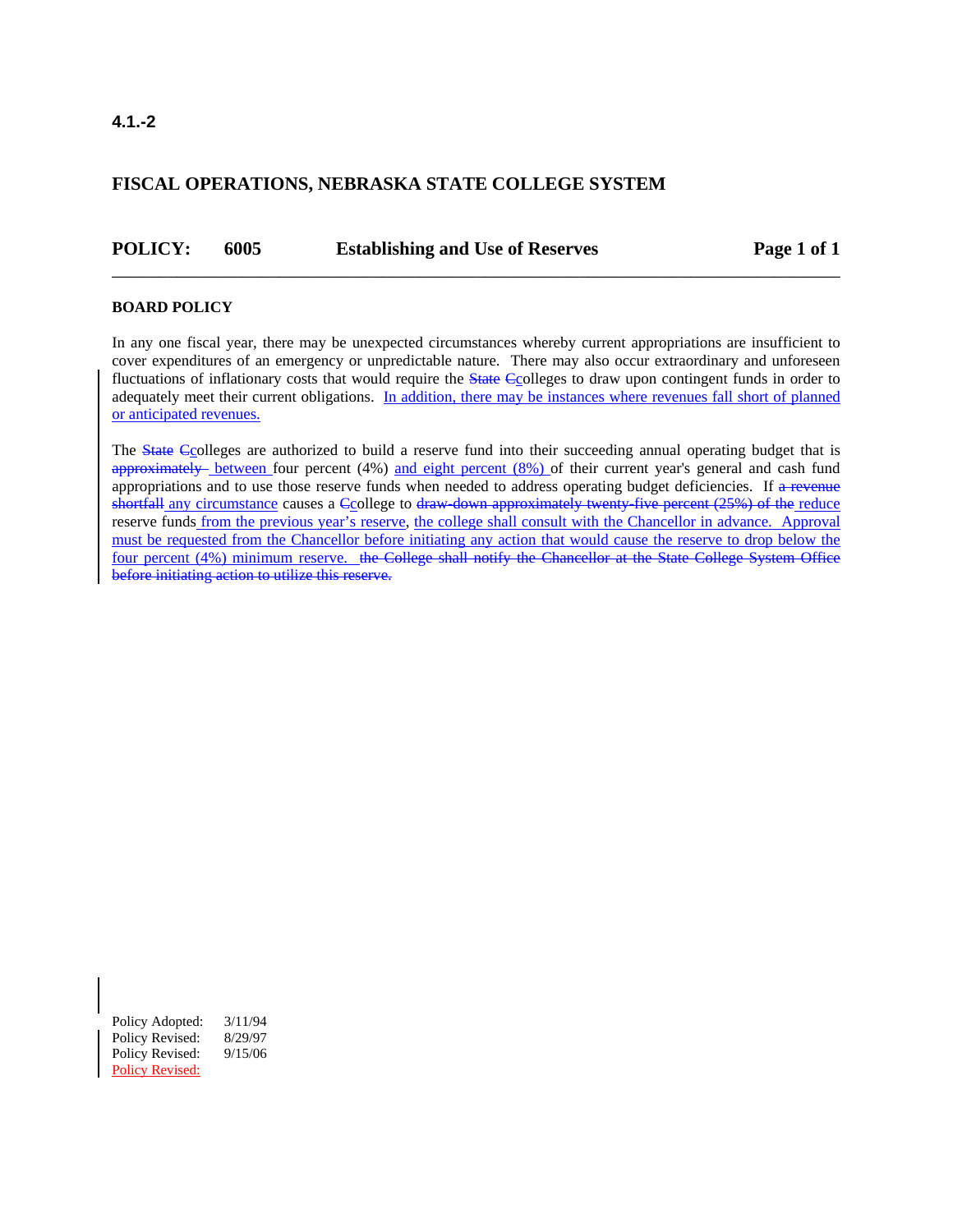#### **Fiscal and Facilities Committee**

*Larry Teahon, Chair Cap Peterson Rich Kunckel* 

May 21, 2008

#### **ACTION: Approve the Use of Up to \$7,000 of Capital Improvement Fee Funds from Memorial Hall Reroof Project to the Memorial Hall Chiller Project at Chadron**

**\_\_\_\_\_\_\_\_\_\_\_\_\_\_\_\_\_\_\_\_\_\_\_\_\_\_\_\_\_\_\_\_\_\_\_\_\_\_\_\_\_\_\_\_\_\_\_\_\_\_\_\_\_\_\_\_\_\_\_\_\_\_\_\_\_\_\_\_\_\_\_\_\_\_\_\_** 

Priority: Financial Strength of the System Goal: 5. Strengthen fiscal, environmental, technological and physical resources Strategy: j. Maintain facilities and improve physical environment

At the April 13, 2007 Board meeting, Chadron State was given approval to use CIF funds to complete the Memorial Hall roofing and chiller tie-in projects. Both projects also include 309 funding. It appears that at the conclusion of the projects there will be an excess of funds in the roofing portion of \$14,377 and a shortfall of funds in the chiller portion of \$5,977.

**\_\_\_\_\_\_\_\_\_\_\_\_\_\_\_\_\_\_\_\_\_\_\_\_\_\_\_\_\_\_\_\_\_\_\_\_\_\_\_\_\_\_\_\_\_\_\_\_\_\_\_\_\_\_\_\_\_\_\_\_\_\_\_\_\_\_\_\_\_\_\_\_\_\_\_\_\_\_** 

Chadron State is requesting approval to transfer \$7,000 from CIF funds in the Memorial Hall roofing project to the CIF funds in the Memorial Hall chiller project.

The System Office supports the request that the Board approve the transfer of capital improvement fees within the Memorial Hall chiller tie-in and roofing projects.